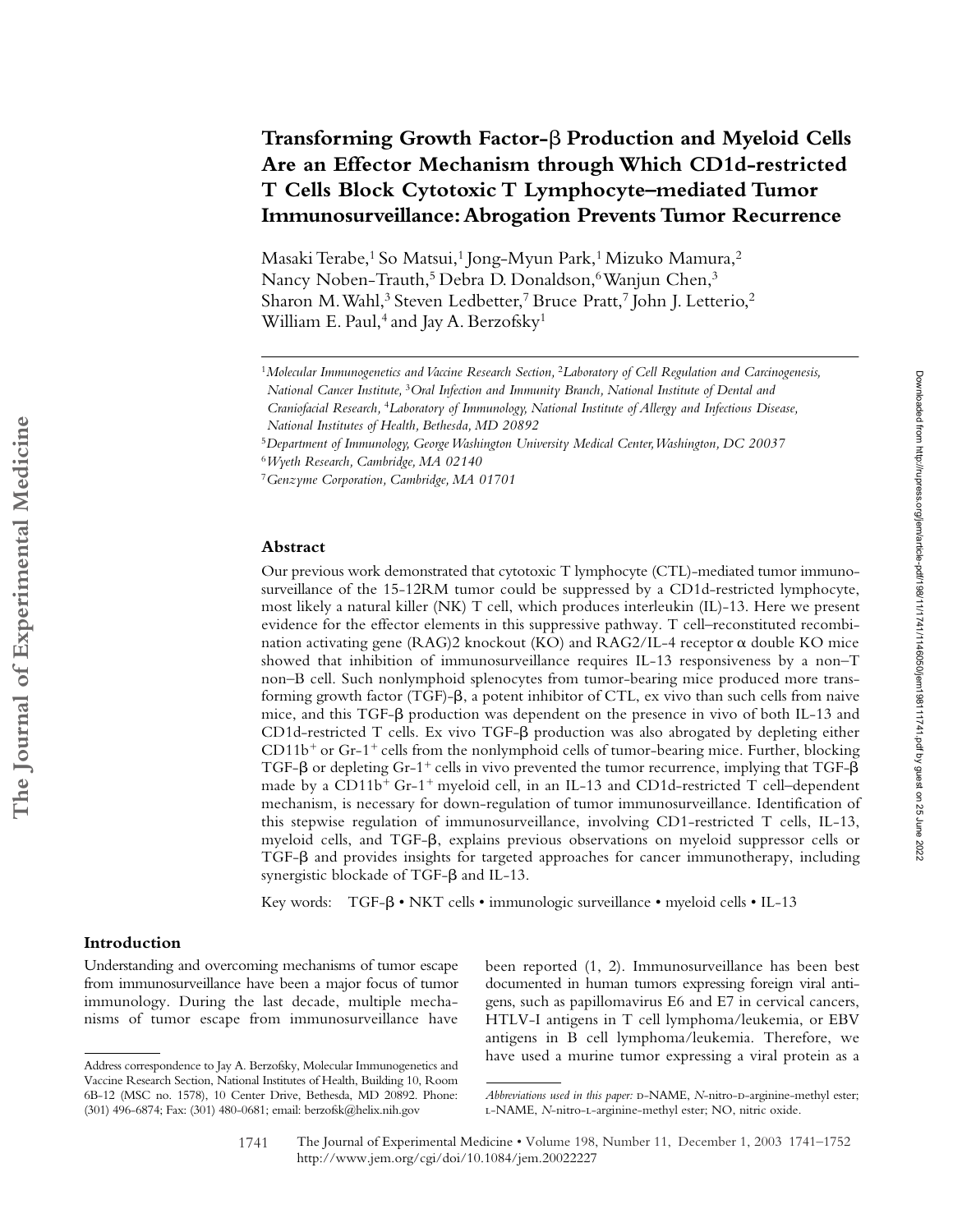model for studying mechanisms of down-regulation of tumor immunosurveillance (3, 4). With this mouse tumor model, in which tumor shows a growth-regression-recurrence pattern, we demonstrated that regression was mediated by specific  $CD8<sup>+</sup> CTLs$  (3). Tumor recurrence was the result of incomplete elimination of tumor cells by CTLs that were negatively regulated by IL-13 produced by  $CD4^+$  CD1d-restricted T cells, most likely NKT cells, through the IL-4R $\alpha$ –STAT6 signaling pathway, although this negative regulation was found to be independent of IL-4. CD1d-restricted T cells from tumor-bearing mice were shown to produce IL-13, and tumor recurrence was prevented by eliminating CD1d-restricted T cells or blocking IL-13 in vivo (4). This or a related pathway is likely to play a role in tumor immunosurveillance for other type of tumors, as STAT6 KO mice effectively reject a breast carcinoma and a mastocytoma in two different strains of mice (5, 6) and CD1 KO mice were resistant to a breast carcinoma (7). We have also observed similar inhibition of growth of a colon carcinoma and osteosarcoma in CD1 KO mice in preliminary studies. Thus, this pathway is possibly not limited to the gp160-expressing tumor under study.

However, it is known that T cells generally do not express IL-13 receptors (8). Therefore, we have hypothesized that intermediate cells may respond to IL-13 and suppress CTL-mediated tumor immunosurveillance, and that our earlier study had defined only the upstream half of the regulatory circuit. To test this hypothesis, we have now investigated the identity of this postulated intermediate cell and the mechanism by which it inhibits tumor immunosurveillance by CTL to define the effector elements in this suppressive pathway.

Previously, TGF- $\beta$  has been suggested to play a role in tumor escape from immunosurveillance (9). Inhibition of TGF- $\beta$  by antibody or soluble receptor inhibits tumor growth in vivo (9–13), but the mechanism has been unclear and not necessarily immunological. Recently Gorelik and Flavell (14) reported that mice with T cells that do not  $r$ espond to TGF- $\beta$  were resistant to implanted aggressive tumor cell lines B16 and EL4. This evidence suggests that direct action of TGF- $\beta$  on T cells suppresses antitumor T cell activity and results in uncontrolled outgrowth of tumor cells. However, very little is known about what immune  $m$ echanisms induce TGF- $\beta$  production in tumor-bearing animals or cancer patients, beyond production by the tumor cells themselves.

Here we have put these earlier observations in context by demonstrating that IL-13 and  $CD4^+$  CD1d-restricted T cells are required in vivo for TGF- $\beta$  production by nonlymphoid cells of myeloid origin that express both CD11b and Gr-1. This intermediate cell and  $TGF-\beta$  were necessary for down-regulation of  $CD8<sup>+</sup> CTL-mediated tumor$ immunosurveillance. Connecting myeloid cells and  $TGF-\beta$ to the CD1d-restricted T cell/IL-13 regulatory pathway puts previous separate observations on  $TGF-\beta$  or myeloid cells by themselves into the larger context of a regulatory

circuit, and provides an explanation for observations on their role in controlling tumor growth. Thus, we have now defined the downstream half of the immunoregulatory circuit and elucidated the effector mechanism of CD1drestricted, T cell–mediated suppression of CTLs. Understanding the complete pathway suggests several potential therapeutic target sites at which intervention could increase antitumor immunity and inhibit tumor growth.

## **Materials and Methods**

*Mice.* Female BALB/c mice were purchased from Charles River Laboratories. RAG2 KO (Taconic), RAG2/IL-4R double KO, and CD1 KO mice (4) with BALB/c background were bred under pathogen-free conditions. Mice were maintained in a pathogen-free facility and used at 6–10 wk of age. Animal experiments were all approved by the National Cancer Institute (NCI) Animal Care and Use Committee.

*Reagents.* Purified rat anti–mouse CD4 mAb (GK1.5) was obtained from the Frederick Cancer Research and Development Center, NCI. A fusion protein of murine IL-13R $\alpha$ 2 and human IgG1 (sIL-13R $\alpha$ 2-Fc) was made by Genetics Institute (15). Monoclonal anti-TGF- $\beta$  (1D11.16 specific for TGF- $\beta$ 1, TGFβ2, and TGF-β3; reference 16) and isotype-matched control antibody (13C4; reference 17) were made by Genzyme. Anti-Ia, anti-CD11b, anti-CD11c, anti-B220, anti-DX5, anti-CD4, anti-CD8, and avidin-conjugated magnetic beads were purchased from Miltenyi Biotec, recombinant mouse IL-2 and IL-13 were purchased from R&D Systems, and recombinant human TGF- $\beta$ 1 was purchased from PeproTech. PE-conjugated  $\alpha$ -Galactosylceramide–loaded and empty mouse CD1d tetramer were provided by M. Kronenberg (La Jolla Institute for Allergy and Immunology, La Jolla, CA; reference 18). PerCP-, PE-, and FITC-conjugated anti-CD11b (M1/70), FITC- and APC-conjugated CD11c (HL3), FITC and biotinylated anti–Gr-1 (RB6-8C5), APC-conjugated anti-CD31 (MEC 13.3), and PE-conjugated anti-IL-4R $\alpha$ (mIL-4R-M1) antibodies were purchased from BD Biosciences, and PE-conjugated anti-F4/80 antibody (A3-1) was purchased from Caltag Laboratories. *N*-nitro-L-arginine-methyl ester (L-NAME) and *N*-nitro-D-arginine-methyl ester (D-NAME) were purchased from Sigma-Aldrich.

*Tumor Cell Lines and Tumor Inoculation.* Fibrosarcoma 15- 12RM and 18Neo (3) were maintained as previously described (3).  $10^6$  15-12RM cells were injected s.c. on the right flank. To deplete  $CD4^+$  cells in vivo, mice were inoculated i.p. with  $0.5$ mg anti-CD4 mAb or control rat IgG (Sigma-Aldrich) 3 d in a row from day 0 and twice a week thereafter. In some experiments, mice were treated i.p on days 0, 1, and 3 with 0.2 mg sIL- $13R\alpha$ 2-Fc or every other day for 10 d with 0.1 mg of either anti-TGF- $\beta$  mAb or control mAb. For Gr-1<sup>+</sup> cell depletion, mice were injected i.p. with 200, 100, 10, or 1  $\mu$ g anti-Gr-1 antibody (Cedarlane Laboratories Ltd.) on days 5, 6, 10, 15, and 20 after tumor injection. Where indicated, mice received 0.2 mg L-NAME or D-NAME every day for 2 wk after tumor injection.

Mouse colon carcinoma line CT26 was maintained in complete T cell medium (3). 20,000 CT26 cells were injected via the tail vein into BALB/c mice. The mice were inoculated i.p. with 0.1 mg of either anti-TGF- $\beta$  mAb or control mAb every other day for 2 wk. At the time when control mice had developed a sufficient number of tumor metastases ( $\sim$ 3 wk after tumor inoculation), all the mice were killed and evaluated for pulmonary me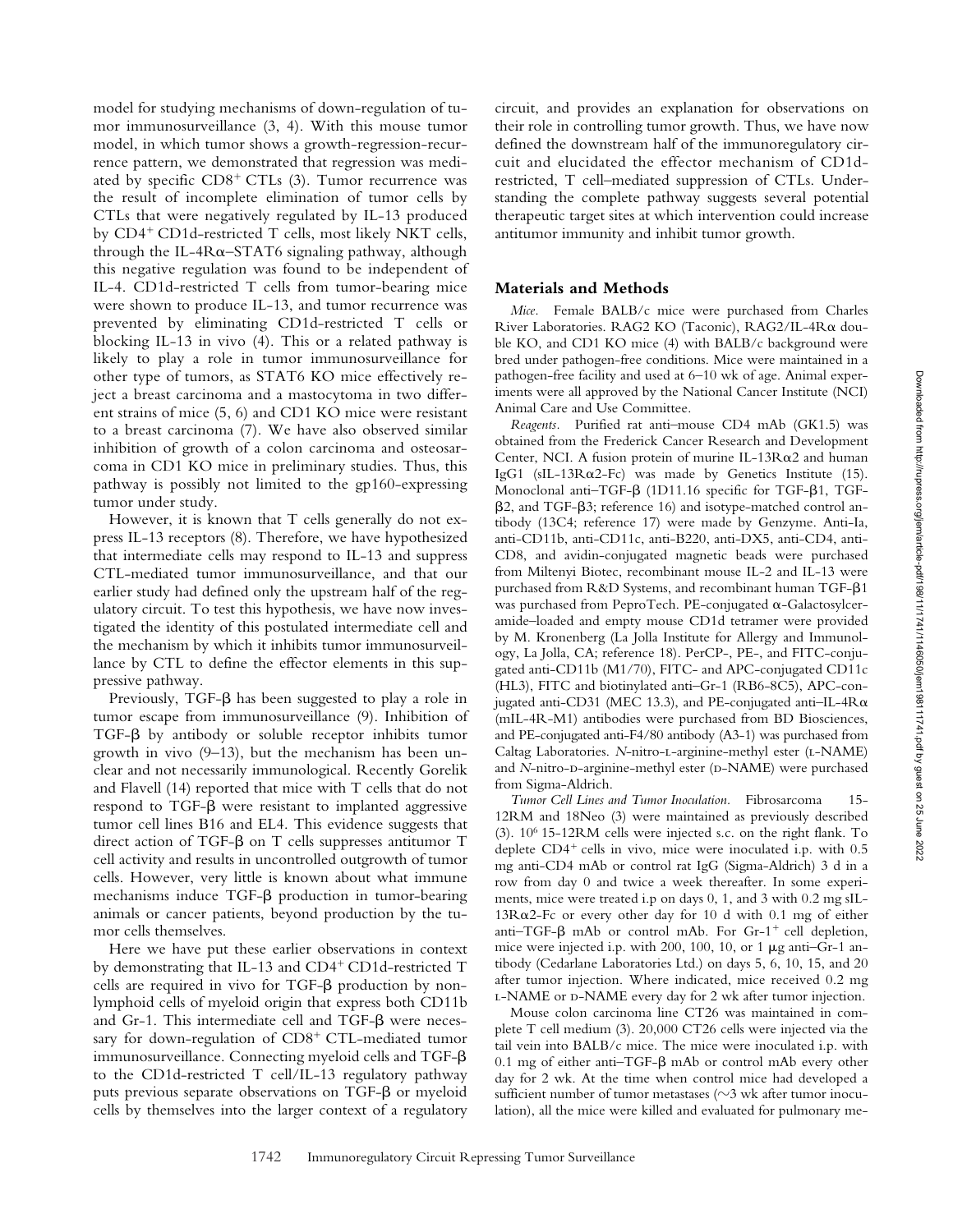tastases by counting nodules in the lungs perfused with a 15% solution of India ink and fixed with Feke's solution.

*T Cell Purification and In Vivo Transfer.* T cells were negatively isolated from the spleen cells of wild-type or IL-4R $\alpha$  KO BALB/c mice. Single cell suspensions of spleen cells were depleted for  $Ia^+$ , CD11b<sup>+</sup>, CD11c<sup>+</sup>, and DX5<sup>+</sup> cells by using magnetic beads (Miltenyi Biotec). 50 million purified T cells were inoculated into RAG2 KO or RAG2IL-4R $\alpha$  double KO mice i.v. 1 wk before 15-12RM injection.

*CTL Generation and CTL Assay.* Spleen cells from 107 PFU vPE16-injected BALB/c mice were stimulated with 1  $\mu$ M P18-IIIB and used for CTL assay as previously described (4). In some experiments, non–T non–NK cells were prepared from spleen cells from both naive and 15-12RM–injected BALB/c mice by depleting  $CD4^+$ ,  $CD8^+$ , and  $DX5^+$  cells by magnetic beads conjugated with anti-CD4, anti-CD8, and anti-DX5 antibodies (Miltenyi Biotec). After being pulsed with 1  $\mu$ M P18-IIIB peptide, the cells were admixed with T cells from vPE16-injected mouse spleen cells purified with magnetic beads (Miltenyi Biotec) in complete T cell medium (3) with 20 U/ml IL-2 in the presence or absence of 50  $\mu$ g/ml anti–TGF- $\beta$  antibody (1D11) as indicated. After 1 wk of culture, viable cells were harvested and used as effector cells for the CTL assay as previously described (4).

Isolating Nonlymphoid Cells and Measurement of Ex Vivo TGF- $\beta$ 1 *Production.* Non–T non–B non–NK cells, referred to as nonlymphoid cells, were purified from spleen cells of BALB/c mice by depletion of T, B, and NK cells using magnetic beads coated with anti-CD4, anti-CD8, anti-B220, and anti-DX5 (Miltenyi Biotec). In some experiments,  $CD11b^{+}$ ,  $CD11c^{+}$ , or  $Gr-1^{+}$  cells were depleted using magnetic beads coated with anti-CD11b, anti-CD11c, or streptavidin (Miltenyi Biotec) along with biotinylated anti-Gr-1 antibody (BD Biosciences).  $2 \times 10^5$  cells were cultured in vitro without stimulation in a 96-well plate in 200  $\mu$ l X Vivo 20 medium (BioWhittaker, Inc.). At the indicated times, 100  $\mu$ l culture medium was harvested from each well and stored at  $-80^{\circ}$ C until TGF- $\beta$ 1 measurement. After acidification, to convert all TGF- $\beta$ 1 to the active form, the concentration of total TGF- $\beta$ 1 in the culture supernatant was determined by ELISA kit (R&D Systems). All samples were assayed in triplicate. Without acidification, no TGF- $\beta$ 1 was detected, indicating that the TGF- $\beta$ was all in the latent form. The amount of TGF- $\beta$ 1 production ex vivo by 106 cells was calculated as follows: concentration of culture supernatant (pg/ml)  $\times$  0.2 (ml)/(2  $\times$  10<sup>5</sup>/10<sup>6</sup>) = pg produced per million cells.

*Flow Cytometric Analysis.* Spleen cells were obtained from naive and 15-12RM–injected mice. The cells were stained with antibodies for 30 min after blocking CD16/CD32 (2.4G2; BD Biosciences) for 15 min. After washing, the cells were analyzed by FACScan™ or FACSCaliber™ by using CELLQuest™ software (BD Biosciences).

*Morphological Study of Gr-1<sup>+</sup> CD11b<sup>+</sup> Cells.* Nonlymphoid cells prepared from BALB/c spleen cells were stained with FITCconjugated anti–Gr-1 and APC-conjugated anti-CD11b antibodies for 30 min after blocking CD16/CD32 (BD Biosciences) for 15 min. After washing, the cells were gated on  $Gr-1<sup>hi</sup> CD11b<sup>+</sup>$ and  $Gr-1<sup>int</sup> CD11b<sup>+</sup>$  cell populations and sorted by FACS Vantage™ (BD Biosciences). After washing, sorted cells were collected by cytospin onto glass slides and dried completely. The cells were stained with Wright-Giemsa stain using a Diff-Quik stain set (Dade Behring Inc.).

*Statistical Analysis.* Statistical analysis was performed by a logrank test, one-way analysis of variance, or Student's *t* test. Data were considered significant at  $P < 0.05$ .

## **Results**

*Non–T Non–B Cells Are the Cells Responding to IL-13 That Down-regulate Tumor Immunosurveillance.* In BALB/c mice injected s.c. with the fibrosarcoma 15-12RM, tumors show a growth regression recurrence pattern. The spontaneous regression was mediated by  $CDS^+$  CTLs (3). As we showed previously, both IL-13 and  $CD4^+$  CD1d-restricted T cells, most likely NKT cells, the only known CD1drestricted T cells in the mouse (19), were necessary to downregulate this CTL-mediated tumor immunosurveillance (4). To understand the mechanism of down-regulation of tumor immunosurveillance induced by IL-13, first we examined the direct effect of IL-13 on CTLs in vitro. Spleen cells from mice immunized with recombinant vaccinia vPE16, which expresses HIV gp160, were stimulated with P18 peptide, the immunodominant epitope peptide of the V3 loop of HIV gp160 responsible for much of the CTL activity against the 15-12RM tumor (3). The cells were maintained for 1 wk with various doses of IL-13 in addition to IL-2, and used as effector cells in a CTL assay (Fig. 1 A). IL-13 during stimulation had no effect on CTL activity (Fig. 1 A), nor did adding IL-13 during the CTL assay (not depicted). These results are consistent with published reports that T cells lack IL-13 receptors (8) and suggest that although IL-13 is necessary for down-regulation of CTL tumor immunosurveillance, it could not directly affect CTL induction or



Figure 1. TGF- $\beta$ 1 but not IL-13 can directly suppress CTL induction in vitro.  $4 \times 10^6$  spleen cells from mice immunized with vPE16 were stimulated in vitro with 106 P18-pulsed spleen cells for 6 d. During in vitro stimulation, in addition to IL-2 ( $\blacksquare$  and  $\square$ ), in A the cells were maintained with 50 ng/ml ( $\bullet$  and  $\circ$ ), 5 ng/ml ( $\diamond$  and  $\bullet$ ), or 0.5 ng/ml ( $\blacktriangle$  and  $\triangle$ ) of IL-13 or in B, 100 ng/ml ( $\blacktriangledown$  and  $\heartsuit$ ), 10 ng/ml ( $\diamondsuit$  and  $\blacktriangledown$ ), or 1 ng/ml ( $\blacktriangle$  and  $\triangle$ ) of TGF- $\beta$  was added. The cultured cells were used for CTL assay at the E/T ratios shown. Targets were 18Neo fibroblasts either without peptide (open symbols) or pulsed with  $1 \mu M$  P18-IIIB peptide (solid symbols). The data shown are representative of three independent experiments.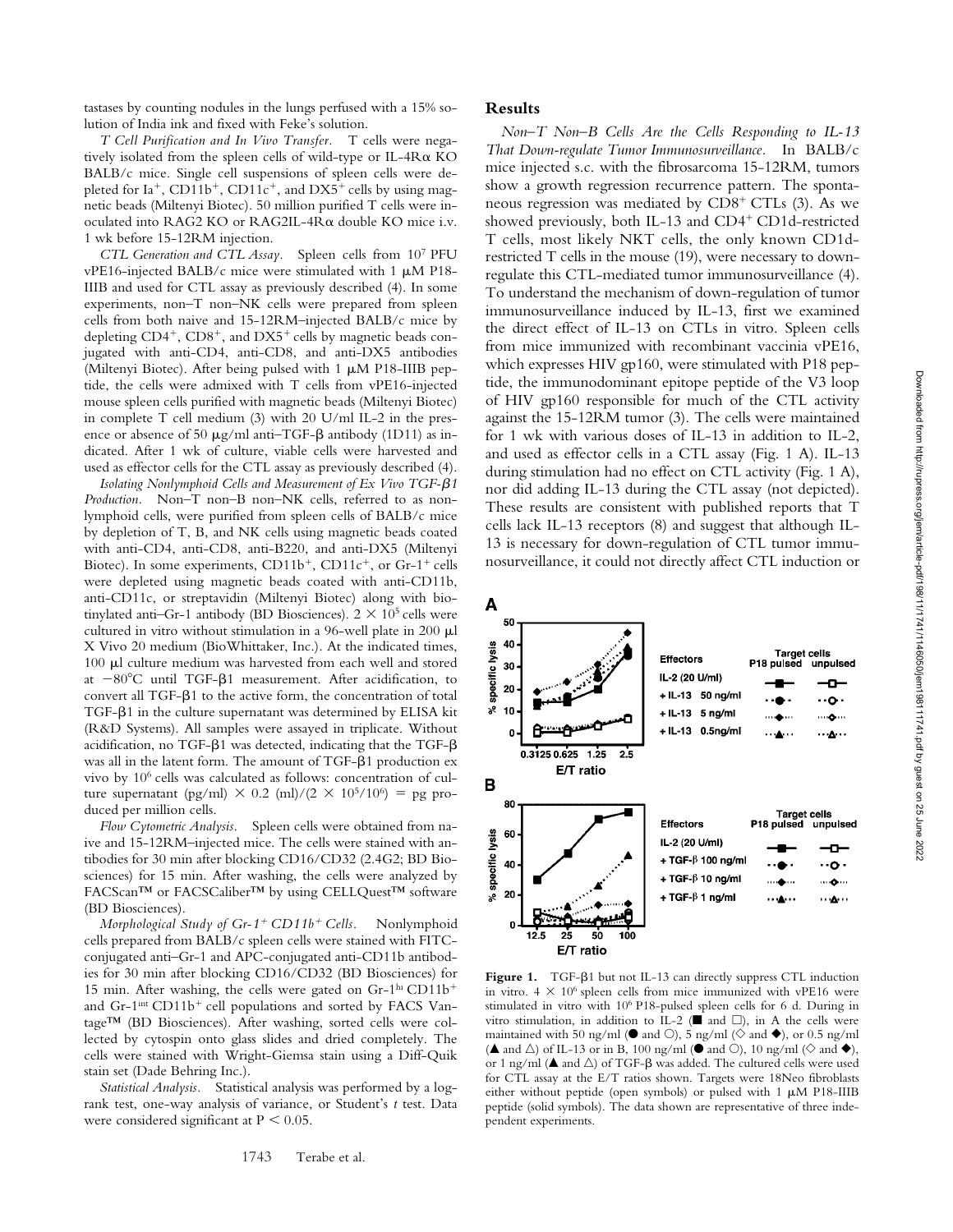

Figure 2. Non–T non–-B cells are the cells responding to IL-13 that down-regulate tumor immunosurveillance. RAG2 KO and RAG2/IL-4R KO mice were injected i.v. with  $5 \times 10^7$  purified T cells from the spleens of wild-type or IL-4R $\alpha$  KO mice. These T cells were purified by depleting cells expressing MHC class II, CD11b, CD11c, and DX5 cells from spleen cells by using magnetic beads conjugated with antibodies against each molecule. 1 wk later, the mice were injected s.c. with 106 15-12RM tumor cells. RAG2 KO or RAG2/IL-4Rα KO mice lack T and B cells. T cells from IL-4R $\alpha$  KO mice and nonlymphoid host cells from RAG2/IL- $4R\alpha$  double KO mice cannot respond to IL-4 or IL-13. Five mice were used for each group. The result shown is representative of three experiments.

activity and that there must be other downstream steps that directly down-regulate CTL activity.

To identify an intermediate cell that responds to IL-13 and then acts on CTLs to down-regulate immunosurveillance, we performed a T cell transfer experiment using RAG2 KO and RAG2/IL-4Rα double KO recipient mice (Fig. 2). IL-4R $\alpha$  is required for response to IL-13. Splenic T cells were purified by negative selection for cells expressing MHC class II, CD11b, CD11c, and DX5. The latter is expressed on NK but not NKT cells (19). The purified T cells contained  $2-3\%$  CD1d tetramer<sup>+</sup> cells (NKT cells), compared with 1–1.5% in spleen cells. 50 million T cells purified from wild-type or IL-4R $\alpha$  KO mice were injected i.v. into RAG2 KO and RAG2/IL-4 $R\alpha$  double KO mice 1 wk before 15-12RM injection. RAG2 KO or RAG2/ IL-4R $\alpha$  double KO mice did not reject tumors at all because they lack T and B cells. However, RAG2 KO mice receiving transferred T cells, regardless of the expression of IL-4R $\alpha$  by the T cells, behaved like wild-type BALB/c mice, implying that both  $CD8<sup>+</sup>$  effector cells and CD1drestricted T regulatory cells were successfully reconstituted. Further, the fact that T cells from IL-4R $\alpha$  KO mice reconstitute as well as wild-type T cells implies that neither the effector nor the regulatory T cells themselves need to be able to respond to IL-13. In contrast, in RAG2/IL-4R $\alpha$ double KO mice that received the same wild-type T cells, the tumor did not recur after initial growth and regression, even though the transferred T cells expressed IL-4R $\alpha$ .

Thus, it is the recipient RAG2 KO cells that must express IL-4 $R\alpha$  to repress immunosurveillance. We have shown previously that IL-4 was neither necessary nor sufficient for down-regulation of tumor immunosurveillance in this system, and that the cytokine responsible for signaling through IL-4R $\alpha$  to regulate tumor immunosurveillance was IL-13 (4). Therefore, the cells that respond to IL-13 to mediate the down-regulation of tumor immunosurveillance must derive from the RAG2 KO host, which lacks T and B cells. We conclude that the intermediate cells responding to IL-13 and down-regulating CTL activity are non–T non–B cells.

TGF- $\beta$ 1 Is Necessary for the Down-regulation of Tumor Im*munosurveillance.* To understand how non–T non–B cells respond to IL-13 and suppress CTL induction in tumorbearing mice, we considered that TGF- $\beta$ 1 is known for its ability to suppress lytic activity of  $CD8<sup>+</sup>$  T cell function (20). To examine the ability of TGF- $\beta$ 1 to suppress CTL function, we stimulated spleen cells of vPE16-immunized mice in vitro for 1 wk with P18 peptide in the presence of various doses of TGF- $\beta$  and then tested these in a CTL assay (Fig. 1 B). When vPE16-immunized spleen cells were stimulated in vitro in the presence of  $TGF- $\beta$ 1, cytolytic ac$ tivity was suppressed. TGF- $\beta$  had no effect in the lytic assay itself (not depicted). These results showed that in contrast to IL-13, TGF-β1 directly down-regulates CTL induction.

If TGF- $\beta$ 1 is the cytokine induced by IL-13 in tumorbearing mice to down-regulate tumor immunosurveillance, TGF- $\beta$ 1 production should be increased in non–T non–B cells of tumor-bearing mice. To test whether TGF-81 production is up-regulated in tumor-bearing mice in vivo, we purified splenic nonlymphoid cells (Thy $1.2^-$  B220<sup>-</sup> DX5<sup>-</sup> cells) from both naive and 15-12RM–injected mice at day 3 after tumor injection, and examined TGF- $\beta$ 1 production ex vivo without in vitro stimulation (Fig. 3 A). Latent TGF- $\beta$ 1, although not detected at 3 h of culture (not depicted), was already detected in the culture supernatants of the nonlymphoid cells from 15-12RM–injected mice after only 6 h of culture but was undetected in cells from naive mice at that time point ( $P < 0.005$  by Student's *t* test). This earliest time point probably reflects the in vivo activity of these cells at the time they were removed from the mouse, without any in vitro stimulation. By 12 h in tissue culture plastic, even the cells from nontumor-bearing mice were making some TGF- $\beta$ , suggesting a nonspecific stimulation by the tissue culture plates or medium. Nevertheless, even at this later time point, the cells from 15-12RM–injected mice still produced more  $TGF- $\beta$ 1 than those from naive$ mice. We also examined the kinetics of TGF-81 production by nonlymphoid cells (Fig.  $3$  B). The TGF- $\beta$ 1 production by nonlymphoid cells was increased until at least day 10 after tumor injection. Therefore, to test the hypothesis that TGF- $\beta$ 1 was necessary for tumor recurrence in vivo, we injected i.p. either a neutralizing anti-TGF- $\beta$  or control mAb (Fig. 3 C). Because we have previously shown that the first 10 d after 15-12RM injection were very critical for negative regulation of tumor immunosur-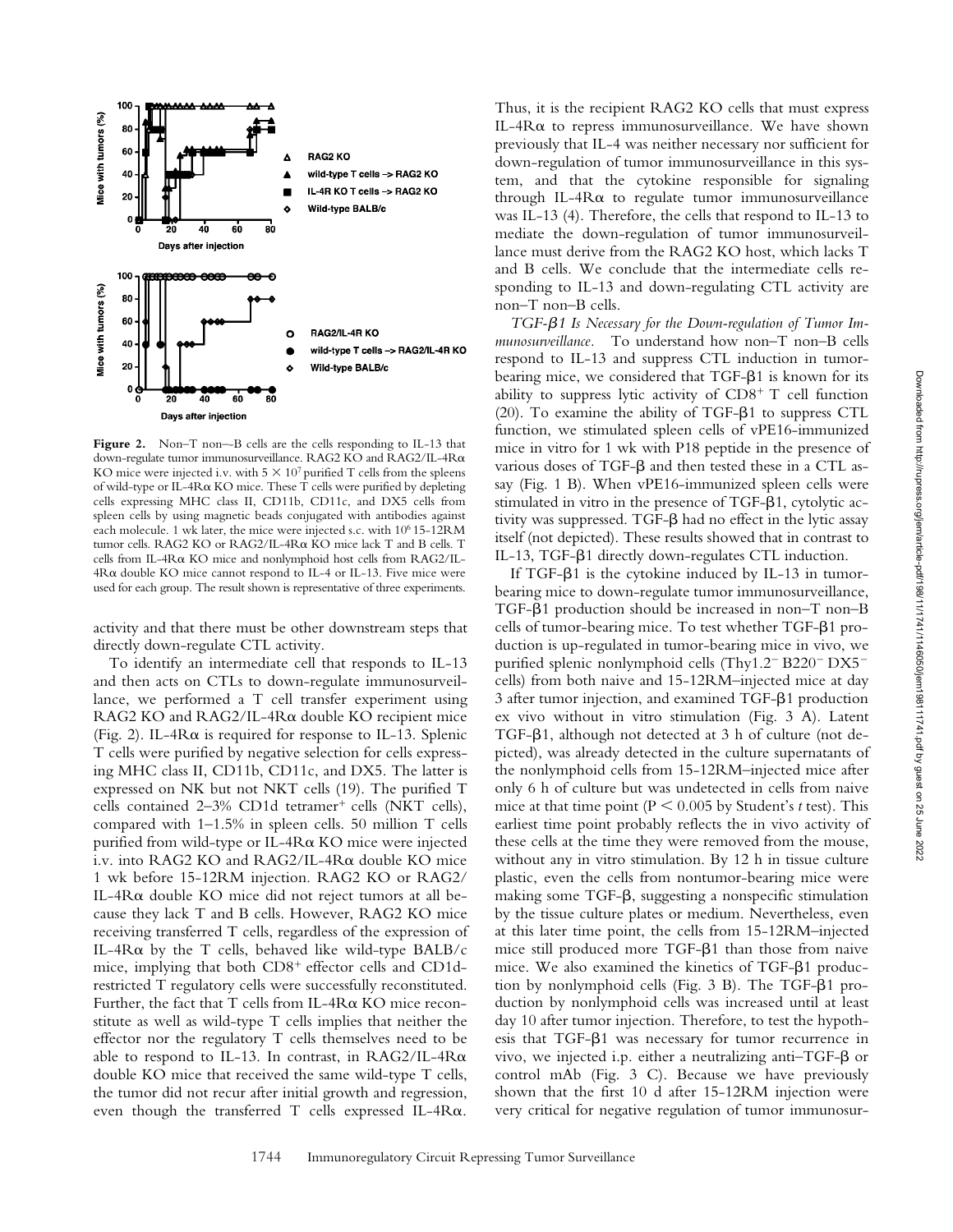

Figure 3. TGF- $\beta$ 1 production was increased in nonlymphoid spleen cells (non–T non–B non–NK cells) from 15-12RM–injected BALB/c mice and anti-TGF- $\beta$  antibody prevents tumor recurrence. (A) On day 3 after 15-12RM injection, freshly isolated nonlymphoid cells from naive BALB/c (open bar) and 15-12RM tumor-injected BALB/c mice (solid bar) were examined for TGF- $\beta$ 1 production ex vivo. Nonlymphoid cells were purified from spleen cells of BALB/c mice by depletion of T cells, B cells, and NK cells.  $2 \times 10^5$  cells were cultured in vitro without stimulation in a 96-well plate in 200  $\mu$ l X Vivo 20 medium. The concentration of TGF- $\beta$ 1 was determined by ELISA. Each value shows the average  $\pm$  SD of triplicate assay.  $P < 0.005$  at 6 h and  $P < 0.01$  at 12 h with Student's t test between naive and tumor-bearing groups. Error bars not shown are too small to be seen on this scale. This experiment is representative of 10 experiments with similar results. (B) Freshly isolated nonlymphoid cells were prepared from 15-12RM–injected mice at different time points after tumor injection, and were examined for TGF- $\beta$ 1 production ex vivo as described in A. (C) Anti-CD4-treated mice (O), anti-TGF-ß-treated mice ( $\triangle$ ), or control isotype-matched antibody-treated ( $\diamond$ ) BALB/c mice (five per group) were injected with  $10^6$  15-12RM cells s.c. 0.5 mg of the anti-CD4 mAb was inoculated on days 0, 1, 2, 6, and 10 after tumor injection. 100 µg anti-TGF- $\beta$  mAb or isotype-matched control mAb were injected every other day from days  $0$  to  $10$ .  $P < 0.05$  with log-rank test between the control group and the anti-TGF- $\beta$  group. This experiment is representative of three experiments with similar results. (D) After s.c. inoculation of 15-12RM cells, the mice (five per group) were treated with 100  $\mu$ g anti-TGF- $\beta$  antibody from day 0 ( $\bullet$ ) or day 5 ( $\blacktriangle$ ), or control isotype-matched antibody  $\langle \diamond \rangle$  every other day for 10 d. (E) Size of primary tumors in 15-12RM–injected BALB/c mice treated with 100  $\mu$ g anti-TGF- $\beta$  mAb ( $\bullet$ ) i.p. every other day for 10 d or without any antibody treatment  $(\diamondsuit)$ . The mice were inoculated s.c. with 10<sup>6</sup> 15-12RM cells.

veillance (4), we treated mice with mAb for the first 10 d after tumor injection. The mice treated with anti-TGF- $\beta$ were protected from recurrence of tumor similarly to anti- $CD4$ -treated mice. The effect of anti-TGF- $\beta$  was seen only in the recurrent phase when the difference in tumor size was enormous  $(>400 \text{ mm}^2 \text{ in the controls vs. none in the anti-}$ TGF- $\beta$ -treated mice). In contrast, there was little difference in the primary tumors. Although the sizes of the primary tumors during the initial growth period in anti-TGF- $\beta$ treated mice were slightly smaller than those of tumors in control mice in all the experiments, the difference was not significant (Fig. 3 E). These results demonstrate that TGF- -1 is necessary for tumor recurrence. Even though increased TGF- $\beta$  production was observed through day 10 (Fig. 3 B), starting the anti-TGF- $\beta$  treatment at 5 d was too late to make an impact on late tumor recurrence (Fig. 3 D). These results suggest that TGF- $\beta$ 1 produced early after tumor injection plays a critical role in down-regulation of antitumor immunosurveillance. Therefore, we decided to measure ex vivo TGF- $\beta$  production by the nonlymphoid cells on day 3 after tumor injection. Furthermore, the fact that blockade of  $TGF-\beta$  for the first 10 d is sufficient suggests that it is critical only during the priming of CTLs, consistent with our observation that TGF- $\beta$  inhibits the induction of CTLs (Fig. 2) but not their effector function (not depicted).

For further confirmation of the role of TGF- $\beta$  made by the nonlymphoid cells from 15-12RM–injected mice in down-regulation of CTLs, we examined the effect of splenic non–T non–NK cells from 15-12RM–injected mice on CTL induction in vitro. Purified splenic T cells from mice immunized with recombinant HIV gp160 expressing vaccinia vPE16 were stimulated with P18 peptide-pulsed non– $\overline{T}$  non– $\overline{NK}$  spleen cells (depleted of  $CD4^+$ ,  $CD8^+$ , and  $DX5^+$  cells by magnetic beads) from naive or 15-12RM–injected mice at day 3 after injection. The cells were maintained with IL-2 and with or without  $50 \mu g/ml$ anti–TGF- $\beta$  antibody (1D11) for 1 wk, and used as effector cells in a CTL assay (Fig. 4). The CTL cultured with non–T non–NK cells from 15-12RM–injected mice showed lower cytolytic activity than those cultured with the cells from naive mice. However, this suppression was fully overcome by adding anti-TGF- $\beta$  antibody during the culture. This result indicates that  $TGF-\beta$  made ex vivo by nonlymphoid cells (Fig. 3, A and B) has the potential to directly suppress CTL induction.

Tumor size was measured in two perpendicular dimensions with calipers every other day. The vertical axis shows tumor area measured as the product of these two dimensions. This experiment is representative of four independent experiments. (F) BALB/c mice (five per group) injected with  $2 \times 10^5$  CT26 were treated with 0.1 mg anti-TGF- $\beta$  mAb or isotypematched control mAb every other day for 2 wk. On day 21, the mice were killed and the lungs were perfused with a 15% solution of India ink. After fixation by Fekete's solution, the number of nodules was macroscopically counted. The maximum number of the nodules counted per lung was 250. The mean number of nodules is indicated as horizontal bars.  $P \le 0.0001$  with one way analysis of variance test for the anti-TGF- $\beta$ group compared with control and control mAb groups. Similar results were obtained in another experiment.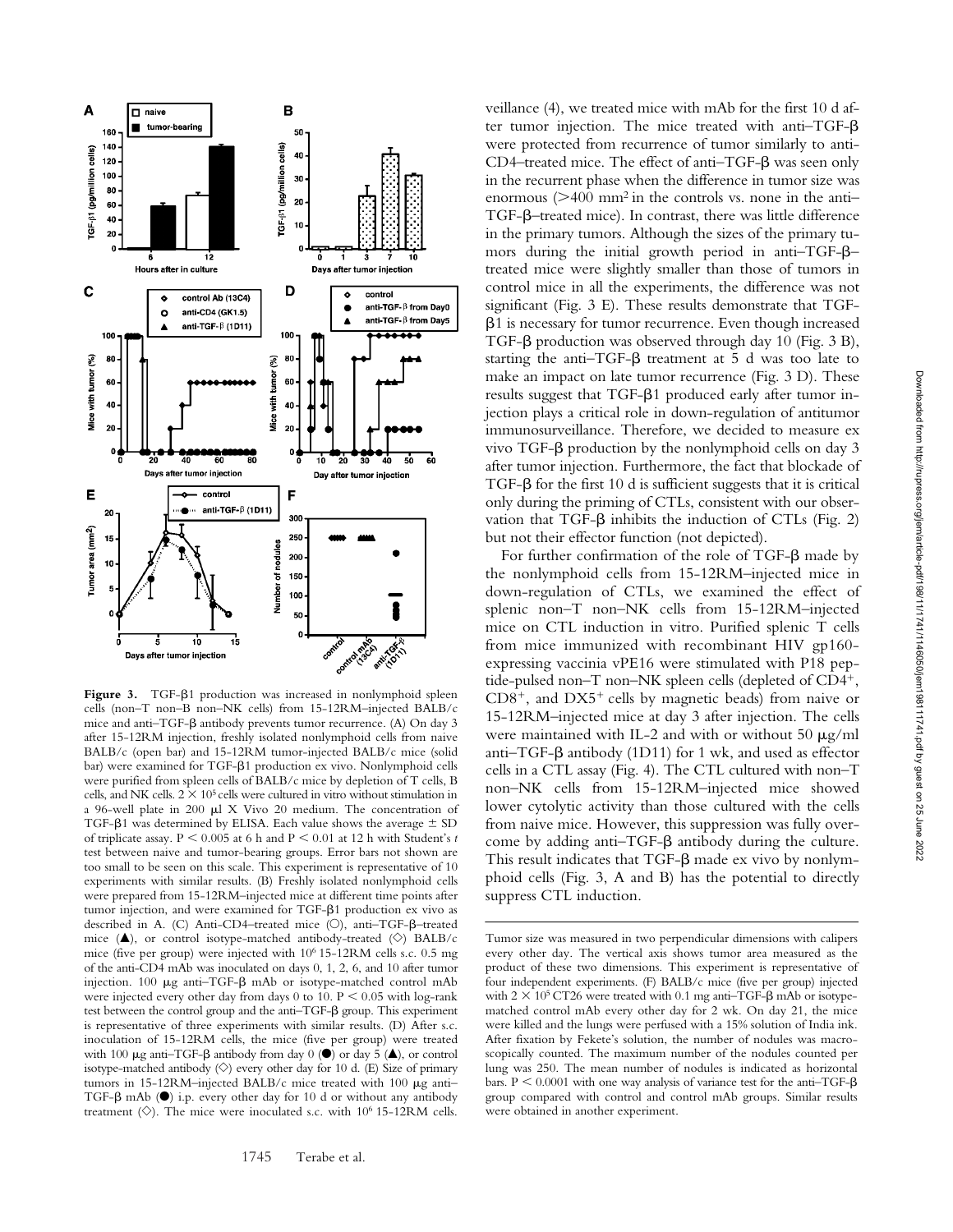Downloaded from http://rupress.org/jem/article-pdf/198/11/1741/1146050/jem198111741.pdf by guest on 25 June 2022



**Figure 4.** CTL induction was down-regulated by non–T non–NK cells from 15-12RM-injected mice through TGF- $\beta$ . On day 3 after 15-12RM injection, non–T non–NK cells were prepared from spleen cells of tumorbearing ( $\blacktriangle$  and  $\vartriangle$ , and  $\diamondsuit$  and  $\blacklozenge$ ) and naive BALB/c mice ( $\blacksquare$  and  $\Box$ , and  $\bullet$  and  $\circ$ ) by negatively depleting CD4<sup>+</sup>, CD8<sup>+</sup>, and DX5<sup>+</sup> cells, and pulsed with 1  $\mu$ M P18 peptide. Splenic T cells from vPE16-immunized mice were stimulated in vitro in the presence of these non–T non–NK cells for 1 wk. In addition to IL-2 added to all cultures, 50  $\mu$ g/ml anti-TGF- $\beta$  was added (solid symbols) or omitted (open symbols) during in vitro stimulation. The cultured cells were harvested and used for CTL assay. Targets were 18Neo fibroblasts pulsed either with P18 peptide ( $\blacksquare$  and  $\Box$ , and  $\blacktriangle$  and  $\triangle$ ) or without peptide ( $\blacktriangleright$  and  $\heartsuit$ , and  $\diamondsuit$  and  $\blacktriangleright$ ). A similar result was obtained in another independent experiment.

Recently we found that the negative immunoregulatory pathway involving CD1d-restricted T cells and IL-13, which we originally studied using the 15-12RM mouse tumor, is also active in the mouse lung metastasis model of syngeneic colon carcinoma CT26, to be reported elsewhere (unpublished data). Therefore, we also tested the effect of anti-TGF- $\beta$  on tumor growth in vivo by using this tumor system (Fig. 3 F). Anti-TGF- $\beta$  treatment significantly reduced the number of lung metasases. This result indicates that the role of TGF- $\beta$  in down-regulation of CTL-mediated tumor immunosurveillance is not unique to the 15-12RM fibrosarcoma.

TGF- $\beta$ 1 Production Is Induced by IL-13 or CD1-restricted T *Cells in Tumor-bearing Mice.* Although the results suggested that TGF- $\beta$ 1 might be induced by IL-13 and act downstream to down-regulate CTL-mediated tumor immunosurveillance, they did not rule out the possibility that both IL-13 and TGF- $\beta$ 1 were necessary and acting in parallel to inhibit tumor immunosurveillance, albeit on different cell populations. To distinguish between these possibilities, we tested the effect of in vivo IL-13 inhibitor treatment, which protects mice from tumor recurrence, on ex vivo TGF- $\beta$ 1 production of splenic nonlymphoid cells from tumor-bearing mice 3 d after tumor inoculation (Fig. 5 A). The IL-13 inhibitor treatment reduced the TGF- $\beta$ 1 level almost to that seen in naive mice. As we have previously shown that CD1d-restricted T cells were responsible for IL-13 production induced in tumor-bearing mice and CD1 KO mice that lack these cells resisted tumor recur $r$ ence (4), we also examined the TGF- $\beta$ 1 production in the splenic nonlymphoid cells from CD1 KO mice 3 d after tumor injection. The nonlymphoid cells from CD1 KO



Figure 5. In vivo TGF- $\beta$ 1 production was down-regulated in IL-13 inhibitor treated wild-type mice or CD1 KO mice injected with 15-12RM tumor cells. (A) On day 3 after 15-12RM tumor injection, freshly isolated nonlymphoid cells from naive (open bar), 15-12RM tumor-injected mice (solid bar), and 15-12RM tumor-injected mice treated with IL-13 inhibitor (gray bar) were examined for TGF- $\beta$ 1 production ex vivo. 0.2 mg IL-13 inhibitor (sIL-13R $\alpha$ 2-Fc) was administrated i.p. on days 0, 1, and 2 after tumor injection. (B) Naive wild-type BALB/c (open bar), 15-12RM tumorinjected wild-type BALB/c (solid bar), and tumor-injected CD1 KO BALB/c mice (gray bar) were used as a source of nonlymphoid cells on day 3 of tumor injection. As in Fig. 3 A, in both A and B,  $2 \times 10^5$  cells purified were cultured in vitro without stimulation. The culture supernatant was collected at 6 h and the concentration of TGF- $\beta$ 1 was determined by ELISA. Each value shows the average  $\pm$  SD of triplicate assay. Error bars not shown are too small to be seen on this scale. Similar results were obtained in three independent experiments.

mice failed to produce TGF- $\beta$ 1 immediately ex vivo, in contrast to the cells from wild-type BALB/c mice (Fig. 5 B). Thus, TGF- $\beta$ 1 expression by nonlymphoid cells of tumor-bearing animals is dependent in vivo on IL-13 and CD1d-restricted T cells.

 $CD11b^+$  Gr-1<sup>+</sup> Cells Were the Major Source of TGF- $\beta$ 1 in *Tumor-bearing Mice and Necessary for Tumor Recurrence.* The splenic nonlymphoid cells include CD11b<sup>+</sup> (45.33  $\pm$ 10.23% in naive mice,  $33.72 \pm 8.61\%$  in tumor-bearing mice), CD11c<sup>+</sup> (3.78  $\pm$  1.21% in naive mice, 3.47  $\pm$ 1.76% in tumor-bearing mice),  $F4/80^{+}$  (23.75  $\pm$  9.80% in naive mice,  $17.83 \pm 7.21\%$  in tumor-bearing mice), and Gr-1<sup>+</sup> cells (45.09  $\pm$  7.59% in naive mice, 35.92  $\pm$  11.88% in tumor-bearing mice). Among the  $CD11b<sup>+</sup>$  cells, almost 80% (37.52  $\pm$  7.72% and 28.16  $\pm$  10.68% of nonlymphoid spleen cells in naive and tumor-bearing mice) were positive for Gr-1 and  $>50\%$  (23.75  $\pm$  9.8% and 17.83  $\pm$  7.21%) were positive for F4/80, but  $\leq$ 10% were CD11c<sup>+</sup>. Most of the CD11 $c^+$  cells were myeloid dendritic cells that also expressed CD11b (Fig. 6).

To determine which among the splenic nonlymphoid cells make TGF- $\beta$ 1, we depleted CD11b<sup>+</sup>, CD11c<sup>+</sup>, or  $Gr-1^+$  cells from splenic nonlymphoid cells and measured TGF- $\beta$ 1 levels in the supernatants of the ex vivo cultures (Fig. 7, A and B). Surprisingly, depletion of either  $CD11b^+$ or Gr-1<sup>+</sup> cells almost completely abrogated TGF- $\beta$ 1 production by nonlymphoid cells from tumor-bearing mice. However, removing  $CD11c^{+}$  cells did not have an effect on the TGF- $\beta$ 1 level at 12 h, although it did at 6 h, whereas the effect of either CD11b or Gr-1 depletion persisted at 12 h, indicating that  $CD11c<sup>+</sup>$  cells were less critical than CD11b<sup>+</sup> Gr-1<sup>+</sup> double positive cells for TGF- $\beta$  production (Fig. 7 A). These results suggested that although  $CD11c<sup>+</sup>$  cells may play some role, among the cells express-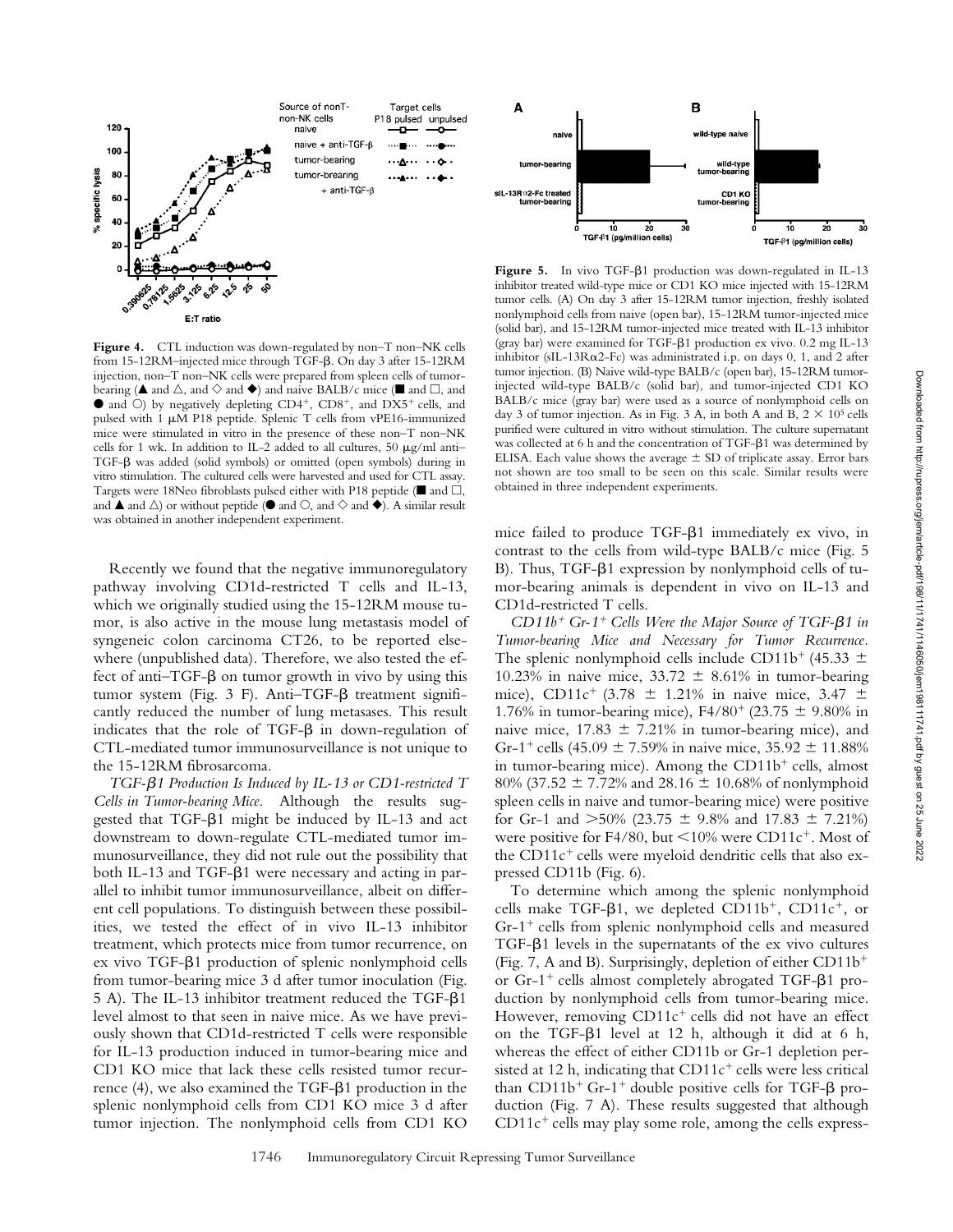

Figure 6. Flow cytometric staining of splenic nonlymphoid cells from naive and 15-12RM tumor-injected BALB/c mice. Nonlymphoid cells were prepared from spleen cells of naive and 15-12RM–injected mice (day 3) by depleting  $CD4^+$ ,  $CD8^+$ ,  $B220^+$ , and  $DX5^+$  cells with magnetic beads. The cells were stained with PE- and FITC-conjugated anti-CD11b, PE-conjugated anti-CD11c, FITC-conjugated anti-F4/80, and FITC-conjugated anti–Gr-1, washed, and analyzed by flow cytometry. This experiment is representative of 10 experiments with similar results.

ing CD11b,  $CD11b<sup>+</sup>$  Gr-1<sup>+</sup> double positive cells were the major source of TGF- $\beta$ 1 production by nonlymphoid cells from 15-12RM–injected mice. We detected these cells primarily in the spleen, not draining lymph nodes, where their numbers were inadequate for study.

Therefore, we examined the role of  $Gr-1^+$  cells in downregulation of tumor immunosurveillance in vivo. Mice were treated with various doses  $(200, 100, 10, \text{ and } 1 \mu g)$  of anti–Gr-1. Among the doses, the group of mice treated with 1  $\mu$ g antibody from days 5–20 after tumor injection were protected from tumor recurrence (Fig. 7 C). (At high doses of anti–Gr-1 mAbs, tumor never even regressed, presumably due to immunodeficiency from depletion of antigen-presenting cells, so the recurrence could not be studied [not depicted]). Thus,  $Gr-1^+$  cells were not only necessary for ex vivo TGF- $\beta$ 1 production, but also in fact necessary for down-regulation of immunosurveillance in vivo.

The results indicated that the intermediate cell in the downstream effector arm of the circuit is the Gr-1  $CD11b<sup>+</sup>$  cell. To better characterize these cells, we exam-



A

Figure 7.  $CD11b^{+}$  cells and Gr-1<sup>+</sup> cells are the major source of TGF- $\beta$ 1 and necessary for down-regulation of tumor immunosurveillance. (A and B) On day 3 after 15-12RM injection, nonlymphoid spleen cells were purified from naive (open bar) and tumor-injected BALB/c mice (solid bars) as in Fig. 3 A.  $CD11b<sup>+</sup>$  (hatched bars) or  $CD11c<sup>+</sup>$  (tightly dotted) were depleted with magnetic beads during purification of the cells from tumor-injected mice in A.  $CD11b<sup>+</sup>$  (hatched bars) or Gr-1<sup>+</sup> (dotted bars) cells were depleted during purification of the cells from tumor-injected mice, the latter using biotinylated antibody and avidin-coated magnetic beads in B. As in Fig. 3 A, in both A and B,  $2 \times 10^5$  cells were cultured in vitro without stimulation. The concentration of TGF- $\beta$ 1 in media was determined by ELISA. Each value shows the average  $\pm$  SD of triplicate assay. CD11b<sup>+</sup>- and Gr-1<sup>+</sup>-depleted cells produced significantly less TGF- $\beta$ 1 (P < 0.001, respectively) than the untreated cells from tumorbearing mice. Error bars not shown are too small to be seen on this scale. This experiment is representative of three experiments with similar results. (C) Anti-Gr-1-treated mice ( $\blacksquare$ ) or control BALB/c mice ( $\diamondsuit$ ; five per group) were injected with 106 15-12RM cells s.c. The anti–Gr-1 antibody (1  $\mu$ g) was inoculated on days 5, 6, 10, 15, and 20 after 15-12RM injection.  $P < 0.05$  with log-rank test between the control group and the anti-Gr-1treated group. This experiment is representative of three experiments with similar results.

ined the expression of CD11c, CD31, and IL-4R $\alpha$  on Gr-1<sup>+</sup>  $CD11b<sup>+</sup>$  cells (Fig. 8 A) and their morphology (Fig. 8 B). F4/80 was expressed on  $\sim$ 75% of the Gr-1<sup>+</sup> CD11b<sup>+</sup> cells from both naive and 15-12RM–injected mice. CD31 was expressed relatively higher on the cells from tumor-bearing mouse compared with the cells from naive mice (averages among several experiments were 24 and 19% in tumor-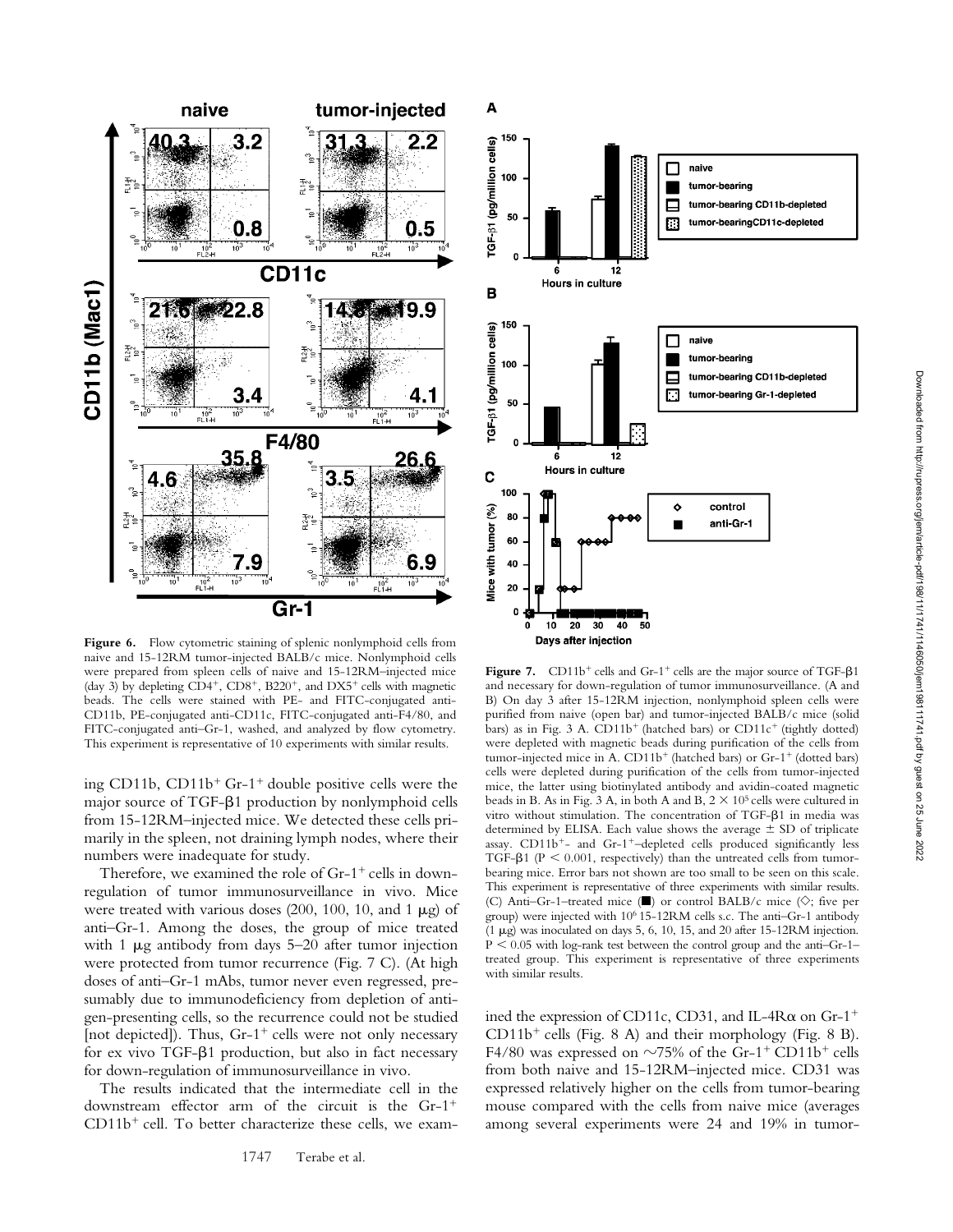

bearing and naive mice, respectively), although the difference was not significant. IL-4R $\alpha$ , a component of the IL-13 receptor, was also expressed on the  $Gr-1^+$  CD11b<sup>+</sup> cells almost at the same level on naive and tumor-bearing mice– derived cells (15–20%). Expression of IL-4R $\alpha$  on the Gr-1<sup>+</sup>  $CD11b<sup>+</sup>$  cells suggested that the Gr-1<sup>+</sup> CD11b<sup>+</sup> cells express IL-13 receptor. This result is consistent with the result in Fig. 5 A that in vivo blockade of IL-13 reduced ex vivo  $TGF-\beta$  production by these cells.

We also looked at the morphology of  $Gr-1^+$  CD11b<sup>+</sup> cells after purifying the cells by preparative sorting and staining by the Wright-Giemsa method (Fig. 8 B). Because there were two distinct cell populations among the Gr-1  $CD11b<sup>+</sup>$  cells based on the fluorescent intensity of Gr-1 staining, which we referred to as  $Gr-1<sup>hi</sup> CD11b<sup>+</sup>$  and  $Gr-1$  $1<sup>int</sup> CD11b<sup>+</sup>$ , we sorted each cell population and examined its morphology. Gr-1<sup>hi</sup> CD11b<sup>+</sup> cells from both naive and 15-12RM–injected mice were primarily mature and some immature neutrophils, and no difference was observed between the cells from naive and 15-12RM–injected mice (Fig. 8 B, top). Gr-1<sup>int</sup> CD11b<sup>+</sup> cells (Fig. 8 B, bottom) represented primarily immature myeloid cells, so-called "bands" (Fig. 8 B, arrowheads), with some immature monocytes (Fig. 8 B, arrows). The population from the 15- 12RM–injected mice contained relatively fewer monocytes than the cells from the naive mice.

Because some studies reported that  $Gr-1^+$  CD11b<sup>+</sup> myeloid cells induced by tumors suppress T cell responses with nitric oxide (NO), we tested a possible role of NO in vivo by treating mice with l-NAME (21), which is reported to inhibit inducible NO synthase in vivo. The mice were treated with 0.2 mg of either L-NAME or D-NAME as a

Figure 8. Characterization of Gr-1<sup>+</sup> CD11b<sup>+</sup> cells. On day 3 after 15-12RM injection, single cell suspensions of spleen cells from tumor-bearing and naive BALB/c mice were prepared. (A) The cells were stained with FITC-conjugated anti–Gr-1, Per-CP– conjugated anti-CD11b antibodies in combination with PE-conjugated anti-F4/80, APC-conjugated anti-CD31, or PE-conjugated anti-IL-4R $\alpha$  antibodies and analyzed by flow cytometry. During the analysis of the data acquired, we first gated on Gr-1<sup>+</sup> CD11b<sup>+</sup> cells and analyzed for the expression of other molecules. The numbers indicated are the percentage of the cells positive for each marker among the  $Gr-1^+$  CD11b<sup>+</sup> cells. (B) Nonlymphoid cells were stained with FITC-conjugated anti–Gr-1, Per-CP–conjugated anti-CD11b antibodies. The cells were preparatively sorted by flow cytometry to select Gr-1<sup>hi</sup> CD11b<sup>+</sup> (top) and  $Gr-1<sup>int</sup> CD11b<sup>+</sup> populations$  (bottom). The sorted cells were collected by cytospin on glass slides, dried overnight, and stained with Wright-Giemsa stain. Pictures were taken under a microscope at  $\times$ 20. Arrows indicate monocytes and arrowheads indicate immature granulocytes with band morphology.

control every day for 2 wk after tumor inoculation. L-NAME treatment did not alter tumor growth in vivo (Fig. 9). Therefore, in 15-12RM–injected mice, NO is not necessary for negative regulation of  $CD8<sup>+</sup> CTLs$ .

Taken together, our results show that in tumor-bearing mice, IL-13 and CD1d-restricted T cells upstream are necessary for TGF- $\beta$ 1 production by CD11b<sup>+</sup> Gr-1<sup>+</sup> cells downstream, which negatively regulates CTL-mediated immunosurveillance of tumors.

### **Discussion**

We have previously shown that IL-13 made by CD4<sup>+</sup> CD1d-restricted T cells, most likely NKT cells, is necessary



Figure 9. In vivo blockade of NO production did not alter tumor growth. BALB/c mice (five per group) were injected with 106 15-12RM cells s.c. Where indicated, mice were treated with  $0.2$  mg L-NAME ( $\bullet$ ) or D-NAME  $(\triangle)$  every day for 2 wk. Control mice were inoculated with tumors without other treatment  $(\diamondsuit)$ . Similar results were obtained in an independent experiment.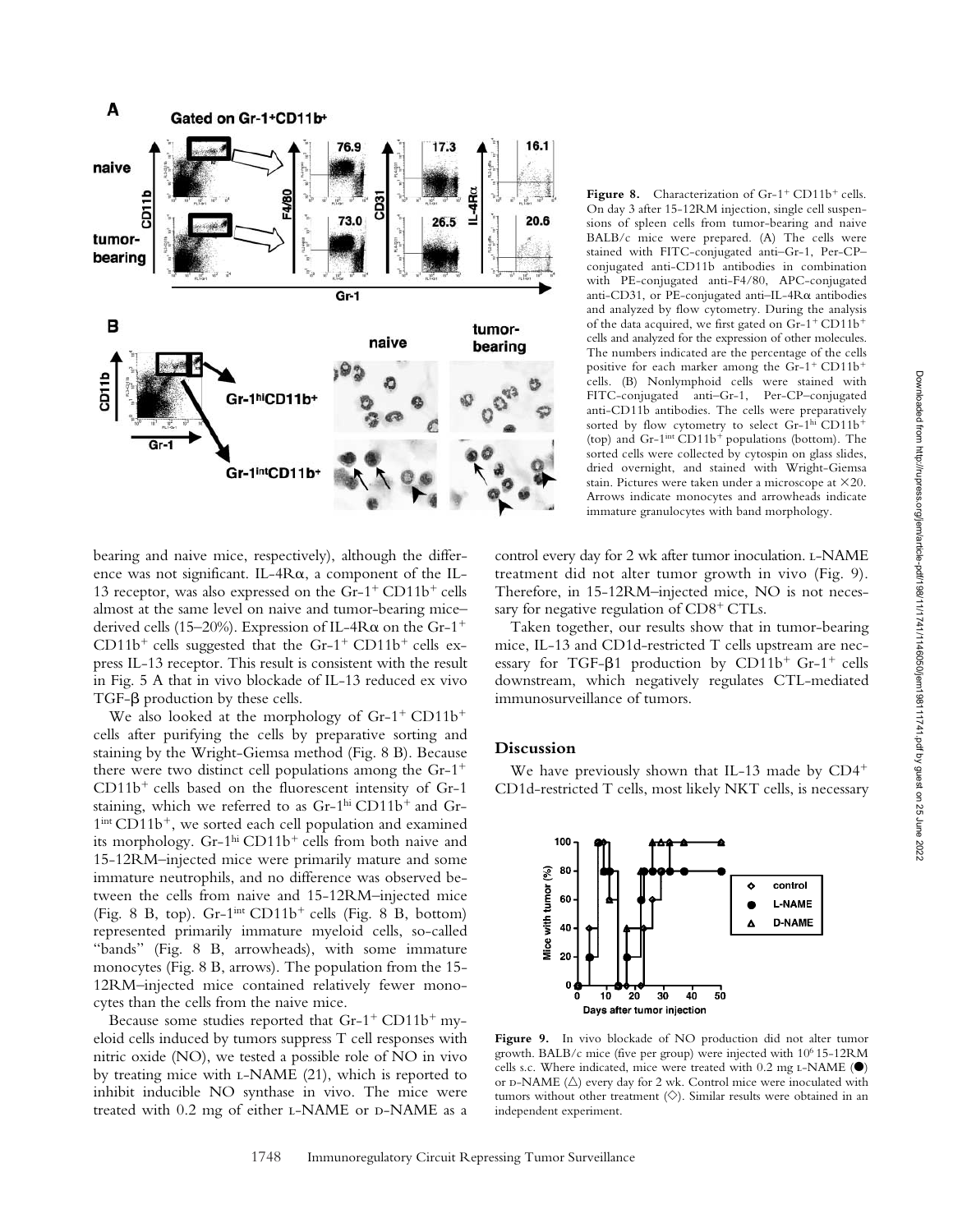

**Figure 10.** Proposed model of negative immunoregulatory circuit of CTL-mediated tumor immunosurveillance mediated by TGF- $\beta$ , myeloid cells, IL-13, and CD1d-restricted T cells, probably NKT cells. Tumor antigen (glycolipid) presented by antigen-presenting cells via the CD1d molecule is recognized by and activates CD1d-restricted CD4<sup>+</sup> NKT cells. The activated CD4<sup>+</sup> NKT cell produces IL-13, which acts on Gr-1<sup>+</sup>  $CD11b<sup>+</sup>$  myeloid cells that express the IL-13 receptor. The Gr-1<sup>+</sup>  $CD11b<sup>+</sup>$  myeloid cell produces TGF- $\beta$  to suppress  $CD8<sup>+</sup>$  CTLs (CTL) that can kill tumor cells, thereby down-regulating tumor immunosurveillance. This pathway is able to be blocked by IL-13 inhibitor and anti– TGF- $\beta$  antibody.

for down-regulation of  $CD8^+$  CTL-mediated tumor immunosurveillance through a IL-4R $\alpha$ -STAT6 signal pathway (4). We also recently reported that removing this negative regulatory pathway improves efficacy of antiviral vaccines (22). However, because IL-13 could not directly act on T cells, we attempted to find the missing link to define the downstream effector half of this novel immunoregulatory pathway. Here we have shown that  $TGF-\beta$  produced by  $CD11b^+$  Gr-1<sup>+</sup> cells induced by IL-13 and CD1d-restricted T cells is necessary for down-regulation of CTL-mediated tumor immunosurveillance, completing this regulatory circuit (Fig. 10).

Blocking TGF- $\beta$  by neutralizing antibody in vivo protected mice from tumor recurrence, but not from primary tumor growth. Because the primary tumor growth is necessary to elicit a CTL response, the absence of CTLs at early time points may explain the inability to suppress primary tumor growth.

Recent reports showed that blocking  $TGF-\beta$  by antibody or soluble receptor inhibited tumor growth, but the mechanism was unclear and not shown to be CTL mediated (9–13). In addition, the mechanisms of immunologic induction of TGF- $\beta$  production and the source of this cytokine in tumor models have not been well studied, except for the fact that tumor cells are known to make this cytokine. This study defines the immunologic source and puts TGF- $\beta$  in the context of a broader regulatory circuit. In our tumor model, although 15-12RM cells can make TGF- $\beta$  (unpublished data), TGF- $\beta$  produced by tumor cells cannot play a critical role in the negative regulation of tumor immunosurveillance because mice deficient for  $CD4+T$  cells or CD1d-restricted T cells were resistant to tumor recurrence (3, 4), even though in both cases tumor

1749 Terabe et al.

cells could still make TGF- $\beta$ . Therefore, we hypothesized that a host cell induced by IL-13 might be responsible for  $r$ elevant TGF- $\beta$  production, as we have now confirmed. Analogously, in mice expressing the Tsk mutation (TSK/ mice), which results in a scleroderma-like syndrome characterized by cutaneous hyperplasia, emphysema, cardiac hypertrophy, and autoantibodies specific for topoisomerase I, RNA polymerase I, and fibrillin-1, IL-4 acting through STAT6 induces TGF- $\beta$  production by fibroblasts (23). It is likely that CTL priming occurs in the draining lymph nodes and/or spleen, where we have ob $served TGF- $\beta$  production by myeloid cells, and that$  $TGF-\beta$  production by the tumor itself is insufficient to affect this distant response.

 $CD11b<sup>+</sup>$  Gr-1<sup>+</sup> cells, which are myeloid cells or granulocytes (24), were the major source of TGF- $\beta$  in tumorbearing mice. Some  $CD11b^+$  Gr-1<sup>+</sup> cells are also known as natural suppressor cells (25). Similar cells have been found under many different conditions: recombinant virus–immunized mice (26, 27), tumor-bearing mice (28– 30), superantigen-induced T cell tolerance (31–33), chemotherapy with cyclophosphamide (34, 35), parasite infection (36–39), and vitamin A deficiency (40). Some myeloid cells have also been described to inhibit T cells in human cancer patients (41, 42). Consistent with our observation that some  $Gr-1^+$  CD11b<sup>+</sup> cells express the IL- $4R\alpha$  chain, also necessary for signal transduction of IL-13, it has been reported that this cell is also induced in vitro by IL-4 (27). However, an immunologic mechanism by which myeloid cells are activated in tumor-bearing mice was unknown. Here we show the novel CD1d-restricted T cell/IL-13 regulatory circuit activates these cells to produce TGF- $\beta$ . Although these myeloid cells have been described in other contexts above, and the relationship between IL-13 and TGF- $\beta$  production has been seen in nontumor systems (see below), we believe that the tumor plays a role in initiating this pathway. We have previously shown that CD1d-restricted T cells from tumor-bearing mice express more IL-13 than CD1d-restricted T cells from control mice (4), and this study (Figs. 3 and 5) shows that TGF- $\beta$  production by nonlymphoid cells is increased in tumor-bearing mice. Although the mechanism by which tumor growth induces these cytokines is unknown, we speculate that a tumor glycolipid is presented by CD1d on dendritic cells to activate CD1d-restricted T cells to make IL-13 to initiate the process. Indeed there have been several reports demonstrating that glycolipids from tumors were presented by CD1d molecules and able to stimulate NKT cells (43, 44). We believe the most likely interpretation of all the results together is that in tumor-inoculated mice, first, inoculated tumor cells induce IL-13 production by  $CD4^+$  CD1d-restricted T cells (4), and second, this IL-13 is necessary for CD11b<sup>+</sup> Gr-1<sup>+</sup> cells expressing IL-13 receptor to produce TGF- $\beta$  that inhibits CTL induction. IL-13 may induce TGF- $\beta$  production by myeloid cells but not increase their numbers, as suggested by the lack of increase in  $CD11b<sup>+</sup>$  or Gr-1<sup>+</sup> cells in the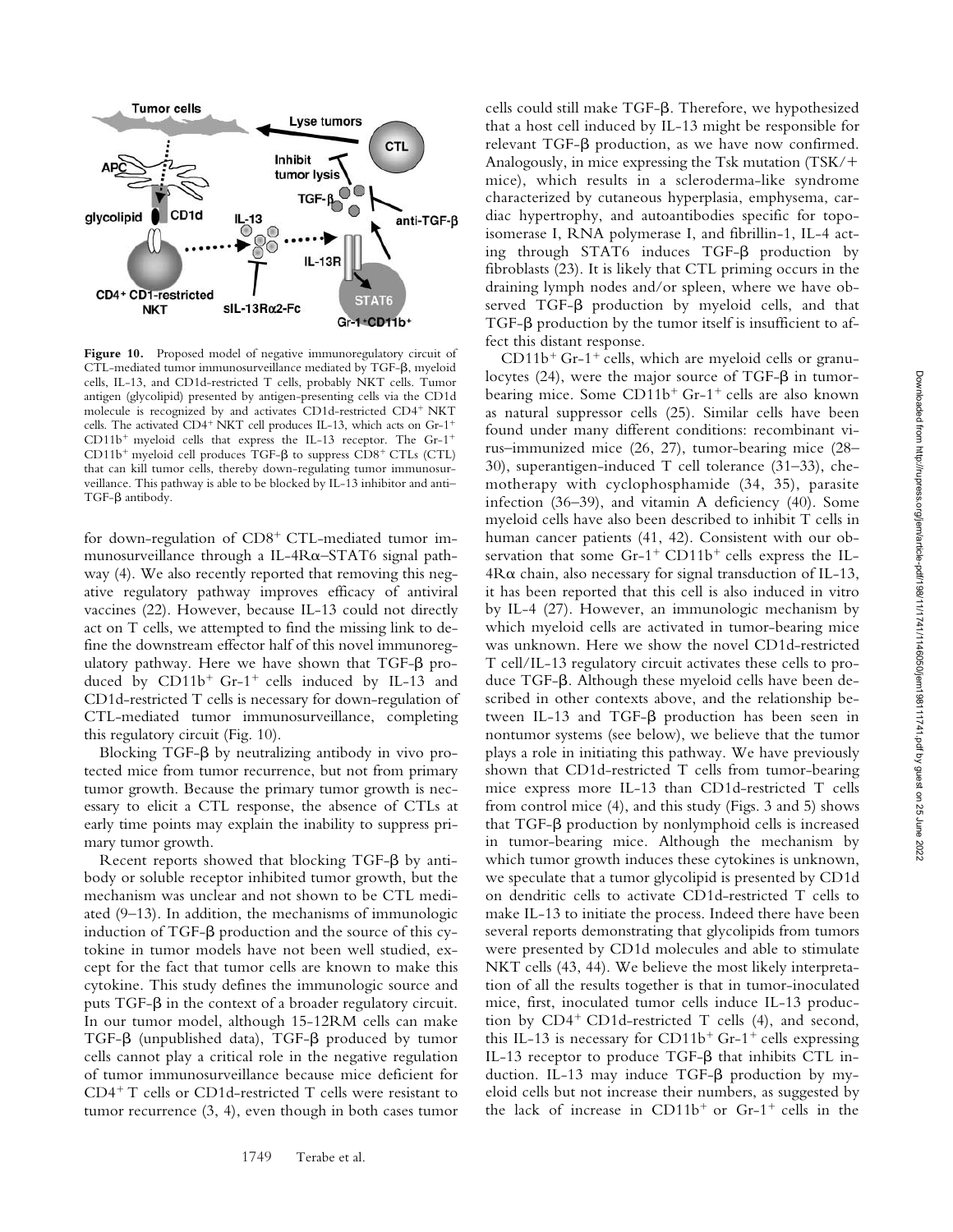spleens of tumor-bearing mice. It appears that IL-13 is necessary but not sufficient, as we have been unable to mimic the in vivo results by simply adding IL-13 to spleen cell cultures (unpublished data).

The mechanism of immunosuppression by  $CD11b^+$  Gr-1<sup>+</sup> cells has been unclear, with different candidate molecules made by this cell population reported including  $TGF-\beta$ (27, 33), NO (29, 30, 34, 35, 38), prostaglandin (38), and peroxide (29, 41). Most of these mediators were studied in vitro. Thus, although the potential roles of the other immunosuppressive mediators are difficult to study in vivo, it is clear that in our tumor model, at least TGF- $\beta$  is necessary but NO is not necessary for down-regulation of tumor immunosurveillance in vivo. Further, whereas TGF- $\beta$  (14) and  $Gr-1$ <sup>+</sup> myeloid cells (25) have each been found separately to play a role in inhibiting tumor immunosurveillance, as cited above, neither the immune source for the TGF- $\beta$  nor the mechanism for activation of the myeloid suppressor cells was known. Here we show that  $Gr-1^+$  myeloid cells activated by IL-13 are the main immunologic source of differential TGF- $\beta$  production in tumor-bearing and nontumor-bearing mice, but more importantly, that the two together represent the downstream effector half of a larger immunoregulatory pathway, putting each component in a larger context (Fig. 10).

Two findings in unrelated systems support our conclusions and indicate that this pathway is not confined to tumor immunity. In lung fibrosis (45), organ-specific overexpression of IL-13 transgene selectively up-regulated TGF- $\beta$ production by macrophages that caused fibrosis in the lung. In helminth infection, treating mice with the IL-13 inhibitor blocked the development of hepatic and lung fibrosis (46) and there is some evidence suggesting TGF- $\beta$  involvement (47). Thus, an IL-13–TGF- $\beta$  axis may play a critical role not only in immune responses but also in other physiological processes.

In conclusion, we have now closed the loop in defining a novel immunoregulatory circuit, identifying the downstream effector mechanism in the proposed pathway (Fig. 10). Tumor growth induces CD1d-restricted CD4<sup>+</sup> NKT cells to produce IL-13, which is necessary for CD11b<sup>+</sup> Gr-1<sup>+</sup> cells to produce TGF- $\beta$ , and this TGF- $\beta$  directly represses antitumor activity of CTLs. Neutralizing TGF- $\beta$  or depleting immature myeloid cells may provide a unique opportunity for designing optimal immunotherapy for cancer. Alternatively, neutralizing both TGF- $\beta$  and IL-13 may achieve synergy. Thus, identification here of this stepwise regulation of tumor immunosurveillance may provide insights for new approaches for cancer immunotherapy.

We thank Drs. Mitchell Kronenberg and Stephane Sidobre for providing the CD1d tetramers; Dr. Elaine Jaffe and Ms. Theresa Davies-Hill for help in staining and interpreting the morphology of the  $Gr-1^+$  $CD11b<sup>+</sup>$  cells; Drs. Patricia Earl and Bernard Moss for a gift of vPE16; Drs. Thomas Wynn and Anita Roberts for critical readings of the manuscript and helpful discussions; T. Okazaki for discussion; the Research Supporting Team at Wyeth Research for making and providing sIL-13Ra2-Fc; and L. Smith for help with preparing the manuscript.

*Submitted: 30 December 2002 Accepted: 24 October 2003*

## **References**

- 1. Dunn, G.P., A.T. Bruce, H. Ikeda, L.J. Old, and R.D. Schreiber. 2002. Cancer immunoediting: from immunosurveillance to tumor escape. *Nat. Immunol.* 3:991–998.
- 2. Khong, H.T., and N.P. Restifo. 2002. Natural selection of tumor variants in the generation of "tumor escape" phenotypes. *Nat. Immunol.* 3:999–1005.
- 3. Matsui, S., J.D. Ahlers, A.O. Vortmeyer, M. Terabe, T. Tsukui, D.P. Carbone, L.A. Liotta, and J. Berzofsky. 1999. A model for  $CD8+$  CTL tumor immunosurveillance and regulation of tumor escape by CD4 T cells through an effect on quality of CTL. *J. Immunol.* 163:184–193.
- 4. Terabe, M., S. Matsui, N. Noben-Trauth, H. Chen, C. Watson, D.D. Donaldson, D.P. Carbone, W.E. Paul, and J.A. Berzofsky. 2000. NKT cell-mediated repression of tumour immunosurveillance by IL-13 and the IL-4R-STAT6 pathway. *Nat. Immunol.* 1:515–520.
- 5. Ostrand-Rosenberg, S., M.J. Grusby, and V.K. Clements. 2000. Cutting edge: STAT6-deficient mice have enhanced tumor immunity to primary and metastatic mammary carcinoma. *J. Immunol.* 165:6015–6019.
- 6. Kacha, A.K., F. Fallarino, M.A. Markiewicz, and T.F. Gajewski. 2000. Spontaneous rejection of poorly immunogenic P1.HTR tumors by Stat6-deficient mice. *J. Immunol.* 165: 6024–6028.
- 7. Ostrand-Rosenberg, S., V.K. Clements, M. Terabe, J.M. Park, J. Berzofsky, and S.K. Dissanayake. 2002. Resistance to metastatic disease in Stat6-deficient mice requires hematopoietic and non-hematopoietic cells and is IFN -dependent. *J. Immunol.* 169:5796–5804.
- 8. Zurawski, G., and J.E. de Vries. 1994. Interleukin 13, an interleukin 4-like cytokine that acts on monocytes and B cells, but not on T cells. *Immunol. Today.* 15:19–26.
- 9. Won, J., H. Kim, E.J. Park, Y. Hong, S.J. Kim, and Y. Yun. 1999. Tumorigenicity of mouse thymoma is suppressed by soluble type II transforming growth factor beta receptor therapy. *Cancer Res.* 59:1273–1277.
- 10. Arteaga, C.L., S.D. Hurd, A.R. Winnier, M.D. Johnson, B.M. Fendly, and J.T. Forbes. 1993. Anti-transforming growth factor (TGF)-beta antibodies inhibit breast cancer cell tumorigenicity and increase mouse spleen natural killer cell activity. Implications for a possible role of tumor cell/host TGF-beta interactions in human breast cancer progression. *J. Clin. Invest.* 92:2569–2576.
- 11. Hoefer, M., and F.A. Anderer. 1995. Anti-(transforming growth factor beta) antibodies with predefined specificity inhibit metastasis of highly tumorigenic human xenotransplants in nu/nu mice. *Cancer Immunol. Immunother.* 41:302–308.
- 12. Yang, Y.A., O. Dukhanina, B. Tang, M. Mamura, J.J. Letterio, J. MacGregor, S.C. Patel, S. Khozin, Z.Y. Liu, J. Green, et al. 2002. Lifetime exposure to a soluble TGF-beta antagonist protects mice against metastasis without adverse side effects. *J. Clin. Invest.* 109:1607–1615.
- 13. Muraoka, R.S., N. Dumont, C.A. Ritter, T.C. Dugger, D.M. Brantley, J. Chen, E. Easterly, L.R. Roebuck, S. Ryan, P.J. Gotwals, et al. 2002. Blockade of TGF-beta inhibits mammary tumor cell viability, migration, and metastases. *J. Clin. Invest.* 109:1551–1559.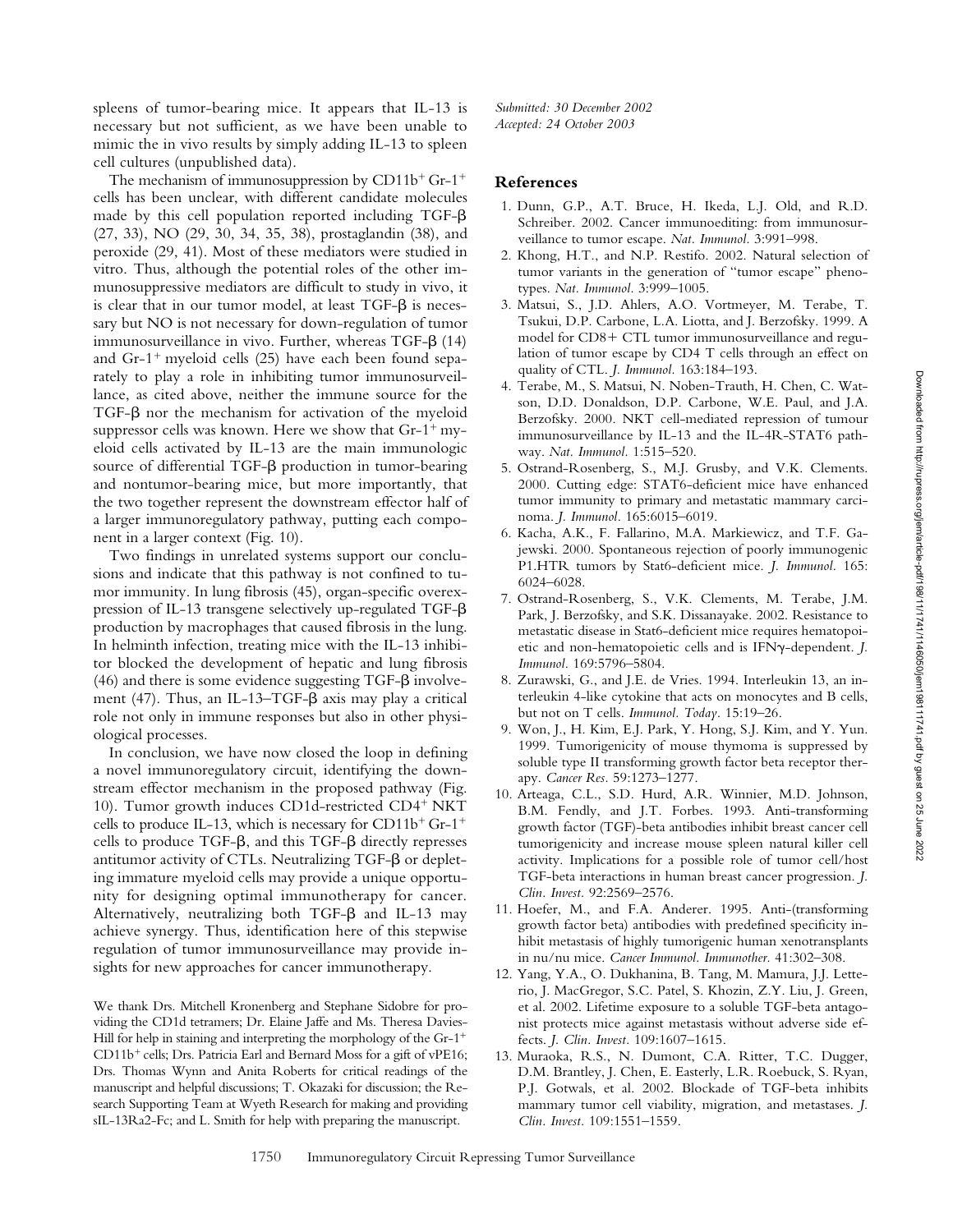- 14. Gorelik, L., and R.A. Flavell. 2001. Immune-mediated eradication of tumors through the blockade of transforming growth factor-beta signaling in T cells. *Nat. Med.* 7:1118– 1122.
- 15. Donaldson, D.D., M.J. Whitters, L.J. Fitz, T.Y. Neben, H. Finnerty, S.L. Henderson, R.M. O'Hara, Jr., D.R. Beier, K.J. Turner, C.R. Wood, et al. 1998. The murine IL-13 receptor alpha 2: molecular cloning, characterization, and comparison with murine IL-13 receptor alpha 1. *J. Immunol.* 161: 2317–2324.
- 16. Dasch, J.R., D.R. Pace, W. Waegell, D. Inenaga, L. Ellingsworth, and J.B. Allen. 1989. Monoclonal antibodies recognizing transforming growth factor-beta. Bioactivity neutralization and transforming growth factor beta 2 affinity purification. *J. Immunol.* 142:1536–1541.
- 17. Strockbine, N.A., L.R. Marques, R.K. Holmes, and A.D. O'Brien. 1985. Characterization of monoclonal antibodies against Shiga-like toxin from *Escherichia coli*. *Infect. Immun.* 50: 695–700.
- 18. Matsuda, J.L., O.V. Naidenko, L. Gapin, T. Nakayama, M. Taniguchi, C.R. Wang, Y. Koezuka, and M. Kronenberg. 2000. Tracking the response of natural killer T cells to a glycolipid antigen using CD1d tetramers. *J. Exp. Med.* 192:741– 753.
- 19. Kronenberg, M., and L. Gapin. 2002. The unconventional lifestyle of NKT cells. *Nat. Rev. Immunol.* 2:557–568.
- 20. Mule, J.J., S.L. Schwarz, A.B. Roberts, M.B. Sporn, and S.A. Rosenberg. 1988. Transforming growth factor-beta inhibits the in vitro generation of lymphokine-activated killer cells and cytotoxic T cells. *Cancer Immunol. Immunother.* 26:95– 100.
- 21. Koblish, H.K., C.A. Hunter, M. Wysocka, G. Trinchieri, and W.M. Lee. 1998. Immune suppression by recombinant interleukin (rIL)-12 involves interferon gamma induction of nitric oxide synthase 2 (iNOS) activity: inhibitors of NO generation reveal the extent of rIL-12 vaccine adjuvant effect. *J. Exp. Med.* 188:1603–1610.
- 22. Ahlers, J.D., I.M. Belyakov, M. Terabe, R. Koka, D.D. Donaldson, E. Thomas, and J.A. Berzofsky. 2002. A pushpull approach to maximize vaccine efficacy: abrogating suppression with an IL-13 inhibitor while augmenting help with GM-CSF and CD40L. *Proc. Natl. Acad. Sci. USA.* 99:13020– 13025.
- 23. Kodera, T., T.L. McGaha, R. Phelps, W.E. Paul, and C.A. Bona. 2002. Disrupting the IL-4 gene rescues mice homozygous for the tight-skin mutation from embryonic death and diminishes TGF-beta production by fibroblasts. *Proc. Natl. Acad. Sci. USA.* 99:3800–3805.
- 24. Lagasse, E., and I.L. Weissman. 1996. Flow cytometric identification of murine neutrophils and monocytes. *J. Immunol. Methods.* 197:139–150.
- 25. Bronte, V., P. Serafini, E. Apolloni, and P. Zanovello. 2001. Tumor-induced immune dysfunctions caused by myeloid suppressor cells. *J. Immunother.* 24:431–446.
- 26. Bronte, V., M. Wang, W.W. Overwijk, D.R. Surman, F. Pericle, S.A. Rosenberg, and N.P. Restifo. 1998. Apoptotic death of  $CD8+T$  lymphocytes after immunization: induction of a suppressive population of Mac- $1 + /$ Gr- $1 +$  cells. *J. Immunol.* 15:5313–5320.
- 27. Bronte, V., E. Apolloni, A. Cabrelle, R. Ronca, P. Serafini, P. Zamboni, N.P. Restifo, and P. Zanovello. 2000. Identification of a  $CD11b(+)/Gr-1(+)/CD31(+)$  myeloid progenitor capable of activating or suppressing  $CD8(+)$  T cells.

*Blood.* 96:3838–3846.

- 28. Salvadori, S., G. Martinelli, and K. Zier. 2000. Resection of solid tumors reverses T cell defects and restores protective immunity. *J. Immunol.* 164:2214–2220.
- 29. Kusmartsev, S.A., Y. Li, and S.H. Chen. 2000. Gr-1+ myeloid cells derived from tumor-bearing mice inhibit primary T cell activation induced through CD3/CD28 costimulation. *J. Immunol.* 165:779–785.
- 30. Young, M.R., M.A. Wright, J.P. Matthews, I. Malik, and M. Prechel. 1996. Suppression of T cell proliferation by tumorinduced granulocyte-macrophage progenitor cells producing transforming growth factor-beta and nitric oxide. *J. Immunol.* 156:1916–1922.
- 31. Cauley, L.S., E.E. Miller, M. Yen, and S.L. Swain. 2000. Superantigen-induced CD4 T cell tolerance mediated by myeloid cells and IFN-gamma. *J. Immunol.* 165:6056–6066.
- 32. Terabe, M., M. Shimizu, A. Mabuchi, S. Matui, H. Morikawa, K. Kaneda, T. Kakiuchi, and K. Yokomuro. 2000. Unresponsiveness of intrahepatic lymphocytes to bacterial superantigen: rapid development of suppressive Mac-1(high) cells in the mouse liver. *Hepatology.* 32:507–513.
- 33. Wahl, S.M., D.A. Hunt, G. Bansal, N. McCartney-Francis, L. Ellingsworth, and J.B. Allen. 1988. Bacterial cell wall– induced immunosuppression. Role of transforming growth factor beta. *J. Exp. Med.* 168:1403–1417.
- 34. Pelaez, B., J.A. Campillo, J.A. Lopez-Asenjo, and J.L. Subiza. 2001. Cyclophosphamide induces the development of early myeloid cells suppressing tumor cell growth by a nitric oxide-dependent mechanism. *J. Immunol.* 166:6608–6615.
- 35. Angulo, I., F.G. de las Heras, J.F. Garcia-Bustos, D. Gargallo, M.A. Munoz-Fernandez, and M. Fresno. 2000. Nitric oxideproducing  $CD11b(+)Ly-6G(Gr-1)(+)CD31(ER-MP12)(+)$ cells in the spleen of cyclophosphamide-treated mice: implications for T-cell responses in immunosuppressed mice. *Blood.* 95:212–220.
- 36. Loke, P., A.S. MacDonald, and J.E. Allen. 2000. Antigenpresenting cells recruited by *Brugia malayi* induce Th2 differentiation of naive CD4(+) T cells. *Eur. J. Immunol.* 30:1127-1135.
- 37. Marshall, M.A., D. Jankovic, V.E. Maher, A. Sher, and J.A. Berzofsky. 2001. Mice infected with *Schistosoma mansoni* develop a novel non-T lymphocyte suppressor population which inhibits virus-specific CTL induction via a soluble factor. *Microbes Infect.* 3:1051–1061.
- 38. Schleifer, K.W., and J.M. Mansfield. 1993. Suppressor macrophages in African trypanosomiasis inhibit T cell proliferative responses by nitric oxide and prostaglandins. *J. Immunol.* 151:5492–5503.
- 39. al-Ramadi, B.K., M.A. Brodkin, D.M. Mosser, and T.K. Eisenstein. 1991. Immunosuppression induced by attenuated Salmonella. Evidence for mediation by macrophage precursors. *J. Immunol.* 146:2737–2746.
- 40. Kuwata, T., I.M. Wang, T. Tamura, R.M. Ponnamperuma, R. Levine, K.L. Holmes, H.C. Morse, L.M. De Luca, and K. Ozato. 2000. Vitamin A deficiency in mice causes a systemic expansion of myeloid cells. *Blood.* 95:3349–3356.
- 41. Schmielau, J., and O.J. Finn. 2001. Activated granulocytes and granulocyte-derived hydrogen peroxide are the underlying mechanism of suppression ofT-cell function in advanced cancer patients. *Cancer Res.* 61:4756–4760.
- 42. Young, M.R., M.A. Wright, Y. Lozano, J.P. Matthews, J. Benefield, and M.M. Prechel. 1996. Mechanisms of immune suppression in patients with head and neck cancer: influence

1751 Terabe et al.